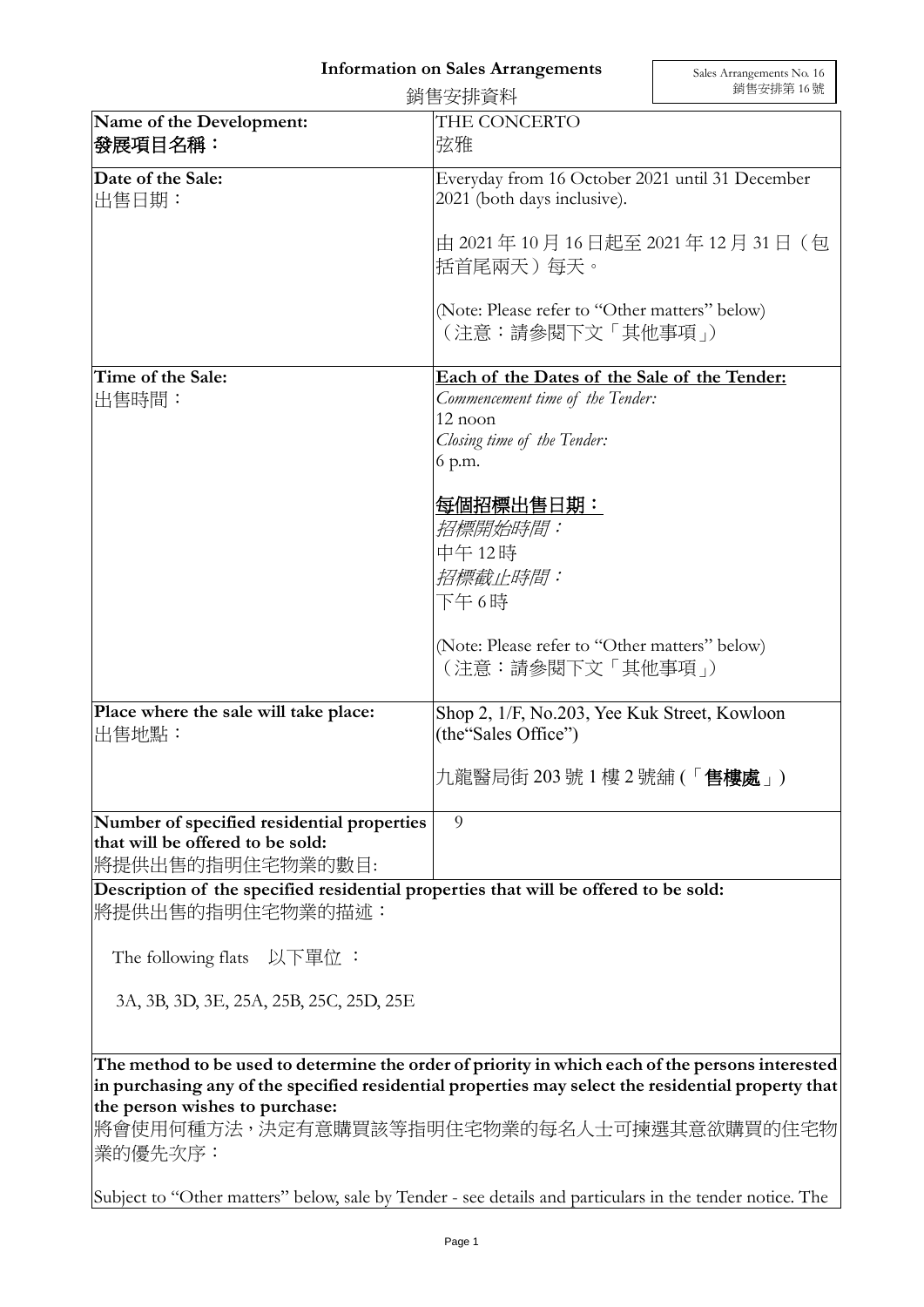tender notice and other relevant tender documents of the specified residential property(ies) will be made available for collection free of charge at the following venue/period :

Sales Office

- (a) 15 October 2021: From 12 noon 6 p.m.
- (b) subsequent dates until and inclusive of 31 December 2021: during the aforesaid Time of Sale.

受制於下文「其他事項」,以招標方式出售 - 請參閱指明住宅物業的招標公告的細節和詳 情。招標公告及其他有關招標文件可於可於下列地點/時段免費領取:

售樓處

- (a) 2021 年 10 月 15 日:由中午 12 時至下午 6 時。
- (b) 之後日子直至及包括 2021 年 12 月 31 日:在上述出售時間。

**The method to be used, where 2 or more persons are interested in purchasing a particular specified residential property, to determine the order of priority in which each of those persons may proceed with the purchase:**

在有兩人或多於兩人有意購買同一個指明住宅物業的情況下,將會使用何種方法決定每名 該等人士可購買該物業的優先次序:

Please refer to the above method. 請參照上述方法。

## **Other matters:**

其他事項:

- 1. The Vendor does not undertake and is under no obligation to review, consider or accept the highest offer or any offer at all for the purchase of any specified residential property. The Vendor has the absolute right to withdraw from the sale of any specified residential property at any time before the acceptance of any offer. The Vendor has the absolute right to change the closing date and/or time of the tender from time to time by amending the Sales Arrangements. 賣方並不承諾亦無責任閱覽、考慮或接受認購任何指明住宅物業最高出價之要約或任何 要約。賣方有絕對權利於接受任何要約前於任何時間撤回出售任何指明住宅物業。賣方 有絕對權利透過修改銷售安排不時更改招標截止日期及/或時間。
- 2. Persons interested in submitting tenders of the specified residential properties are reminded to read the latest register of transactions of the Development so as to ascertain whether a particular specified residential property is still available for tender. A specified residential property will become unavailable for tender once the Vendor accepts a tender after the close of a previous tender exercise of that specified residential property (whether under this Sales Arrangements or any other Sales Arrangements, if applicable) (if any). Please note also that the register of transactions of the Development may not be updated immediately after the Vendor accepts a tender.

有意遞交指明住宅物業的投標的人士敬請檢視發展項目的成交紀錄冊,以知悉某一指明 住宅物業是否仍然可供招標出售。一旦賣方在該指明住宅物業(不論是於本銷售安排下 或任何其他銷售安排下,如適用)的先前的招標程序(如有)完結後接納該指明住宅物 業的投標,該指明住宅物業即變為不再可供招標出售。另請亦注意發展項目的成交紀錄 冊未必一定於賣方接納投標後立即更新。